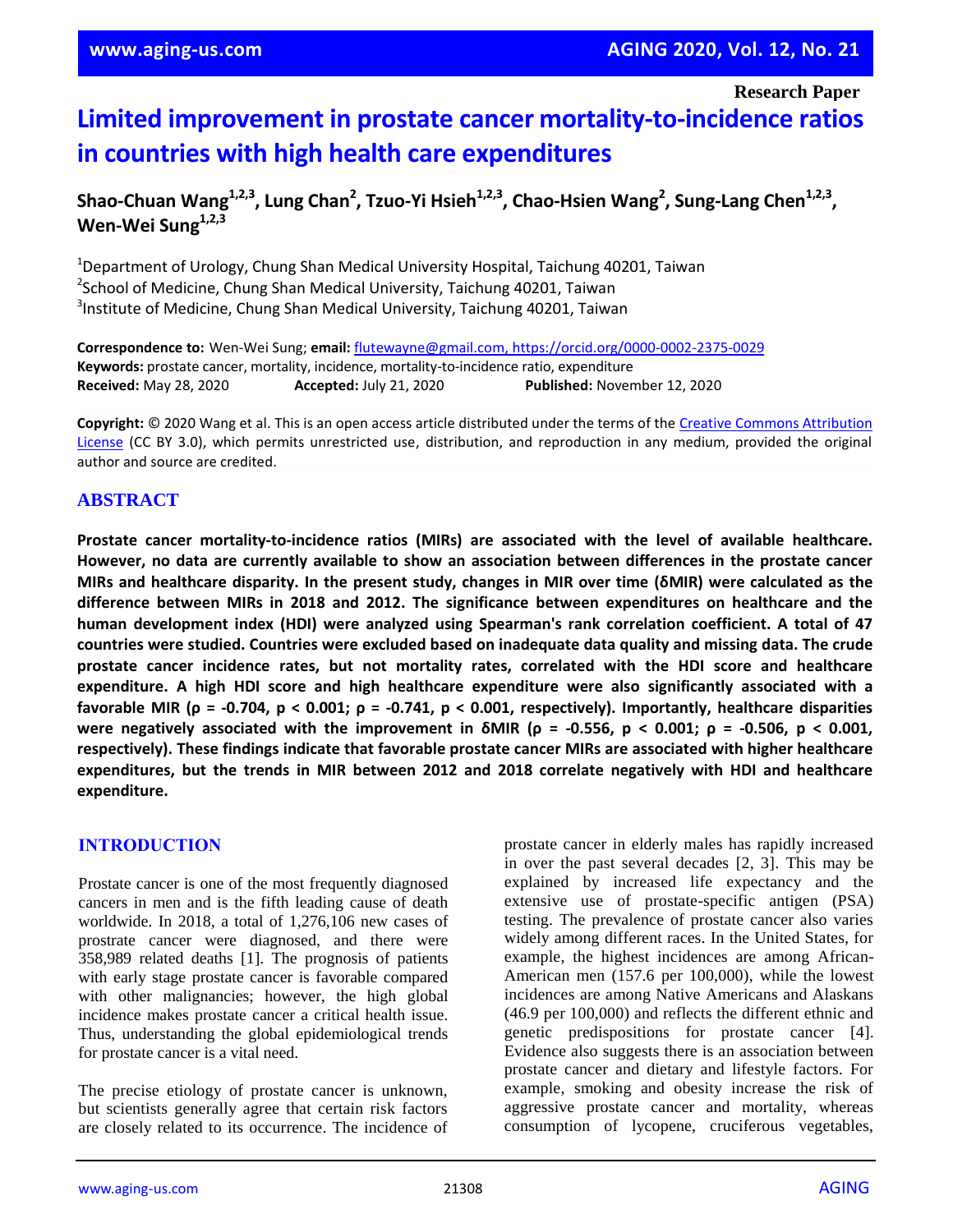vegetable fats, and coffee may reduce the risk of prostate cancer progression [5].

In 1970, investigators discovered that PSA expression is significantly related to the occurrence of prostate cancer, and it has since become a widely used parameter in prostate cancer screens [6, 7]. However, the low specificity of the PSA level means that indolent or potential prostate cancers are often detected. This overdetection potentially puts a large proportion of men at risk of harm due to unnecessary diagnostic procedures and treatments [8]. The European Randomized Study of Screening for Prostate Cancer (ERSPC) and the Prostate, Lung, Colorectal, and Ovarian (PLCO) cancer screening trials were supposed to help resolve the dispute over the value of PSA testing, but they ultimately arrived at opposite conclusions. The ERSPC found that PSA screening reduced prostate cancer mortality by 20%, while the PLCO found no survival benefit to PSA screening [9, 10]. Despite the divided views on the value of the PSA level as a screening parameter, the current consensus is that there is an urgent need to improve PSA testing as a screening tool to make it more effective and to reduce the overdiagnosis rate.

We were prompted to conduct the present study because of our interest in the impact of changes to screening policy and advances in therapeutic strategy over the past few years. The mortality-to-incidence ratio (MIR) has been identified as an innovative parameter that has been used as a valid proxy for the 5-year relative survival rate in many types of cancer [11], though a recent study came to an opposite conclusion regarding the prognostic role of MIR [12].

We addressed this controversy by analyzing the trends in MIR; specifically, the changes in MIR (δMIR) between 2012 and 2018, which enabled observation of the changes in prostate cancer prognosis in different countries. The aim of the present study was to elucidate the association between various factors, including the human development index (HDI), current healthcare expenditure (CHE), incidence and mortality, and the MIR for prostate cancer. The results provide a more comprehensive understanding of the association between the prostate cancer MIR and the level of socioeconomic development in different countries.

#### **RESULTS**

#### **Regional differences in prostate cancer incidence and mortality**

The incidence and mortality number, age standardized rate (ASR), crude rate (CR), and MIR for prostate cancer are summarized in Table 1. When ranking regions based on the HDI, very high-HDI regions had the highest CR for prostate cancer incidence and mortality (117.0 and 23.1, respectively), but the lowest MIR (0.20). Medium-HDI regions had the lowest CR for incidence and mortality (6.7 and 3.5, respectively), while the MIR was highest in the low-HDI regions (0.58). When arranging these regions by continent, three regions had a CR for prostate cancer incidence greater than 100, North America (130.0), Europe (125.1) and Oceania (113.8). The CR for mortality in the latter two regions was also greater than 20.0, though not for North America (18.1). Regions with a lower CR for prostate cancer incidence and mortality included Africa and Asia (Africa: 6.7 and 3.5, respectively; Asia: 6.7 and 3.5, respectively). Africa had the highest MIR (0.52), while North America had the lowest MIR (0.14).

#### **Incidences, mortalities, and MIRs for prostate cancer as well as HDIs in different countries**

Supplementary Table 1 summarizes the HDI, CHE, incidence, mortality, and MIR for prostate cancer in selected countries. The five countries with the highest CR for incidence were Ireland (206.8), Sweden (206.8), Estonia (197.6), Norway (195.1) and France (194.8). The five countries with the highest CR for mortality were Estonia (40.5), Latvia (39.1), Trinidad and Tobago (33.9), Lithuania (33.5) and Denmark (30.2). Two countries have MIRs over 0.40, Ukraine (0.44) and Thailand (0.42), while three have MIRs below 0.10, Luxembourg (0.09), Ireland (0.08) and France (0.08). Comparison of the 2012-2018 δMIRs revealed that the five countries with the highest δMIRs were the Philippines (0.18), Argentina (0.13), Thailand (0.12), Belarus (0.12) and Costa Rica (0.12). The countries with the lowest δMIRs were Canada (0.02), Finland (0.01), Israel (0.00), Latvia (-0.01) and Germany (- 0.01).

#### **Association between CRs for incidence and mortality, HDIs, per capita CHEs, CHEs/GDP, MIRs and δ-MIRs in different countries**

Figures 1 and 2 show the correlations between the CRs for prostate cancer incidence and mortality and the HDI, per capita CHE, CHE/GDP and MIR in selected countries. Figures 1A, 1C, and 1E show that the CRs for incidence have a significant positive correlation with the HDI, per capita CHE, and CHE/GDP ( $\rho = 0.725$ ,  $p <$ 0.001, Figure 1A;  $\rho = 0.697$ ,  $p < 0.001$ , Figure 1C;  $\rho =$  $0.564$ ,  $p < 0.001$ , Figure 1E). However, Figures 1B, 1D, and 1F show that the CRs for mortality do not significantly correlate with the HDI, per capita CHE, or CHE/GDP ( $\rho = 0.283$ ,  $p = 0.054$ , Figure 1B;  $\rho = 0.214$ , p = 0.149, Figure 1D;  $\rho = 0.245$ , p = 0.097, Figure 1F). Figures 2A, 2B, and 2C show that a high HDI, per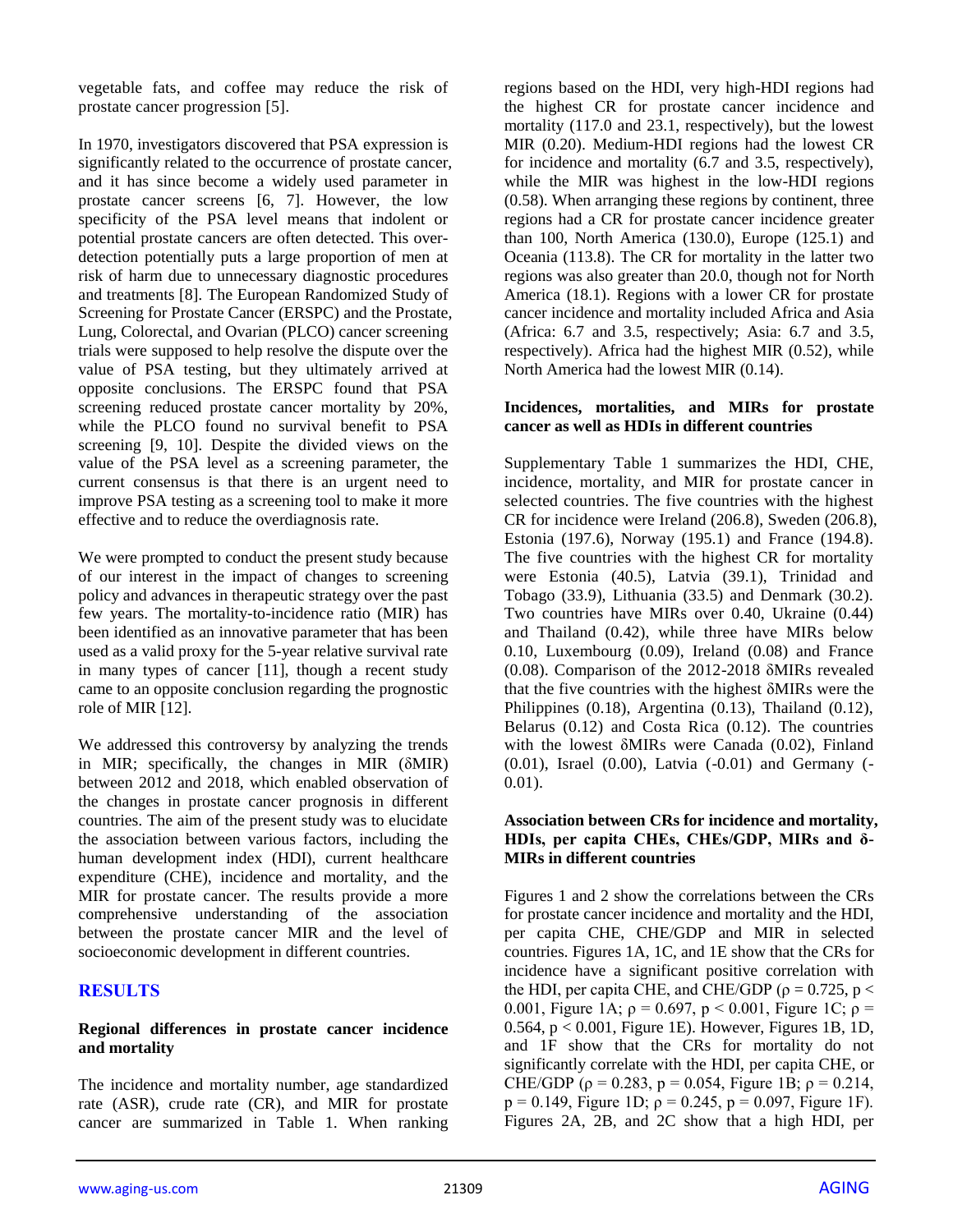| <b>Region</b>                  | <b>Incidence</b> |                  |                 | <b>Mortality</b> |                  |                 |            |
|--------------------------------|------------------|------------------|-----------------|------------------|------------------|-----------------|------------|
|                                | <b>Number</b>    | $\mathbf{ASR}^1$ | CR <sup>1</sup> | <b>Number</b>    | $\mathbf{ASR}^1$ | CR <sup>1</sup> | <b>MIR</b> |
| HDI                            |                  |                  |                 |                  |                  |                 |            |
| Very High HDI                  | 802294           | 61.1             | 117.0           | 158335           | 8.9              | 23.1            | 0.20       |
| High HDI                       | 225363           | 19.6             | 26.1            | 68309            | 7.0              | 9.7             | 0.37       |
| Medium HDI                     | 68381            | 8.6              | 6.7             | 31770            | 4.5              | 3.5             | 0.52       |
| Low HDI                        | 53890            | 26.1             | 10.5            | 31129            | 15.9             | 6.1             | 0.58       |
| Continent                      |                  |                  |                 |                  |                  |                 |            |
| Africa                         | 80971            | 26.6             | 12.6            | 42298            | 14.6             | 6.6             | 0.52       |
| Asia                           | 297215           | 11.5             | 12.8            | 118427           | 4.5              | 5.1             | 0.40       |
| Europe                         | 449761           | 62.1             | 125.1           | 107315           | 11.3             | 29.8            | 0.24       |
| Latin America and<br>Caribbean | 190385           | 56.4             | 59.1            | 53798            | 14.2             | 16.7            | 0.28       |
| Northern America               | 234278           | 73.7             | 130.0           | 32686            | 7.7              | 18.1            | 0.14       |
| Oceania                        | 23496            | 79.1             | 113.8           | 4465             | 10.7             | 21.6            | 0.19       |

**Table 1. Summary of the regional prostate cancer incidences, mortality rates, and mortality-to-incidence ratios.**

ASR, age-standardized rate; CR, crude rate; HDI, human development index; MIR, mortality-to-incidence ratio

 $^1$ per 100,000



Figure 1. Association between the human development index, current health expenditures, and human development index and the crude rates of incidence (**A**, **C**, and **E**) and mortality (**B**, **D**, and **F**) in prostate cancer.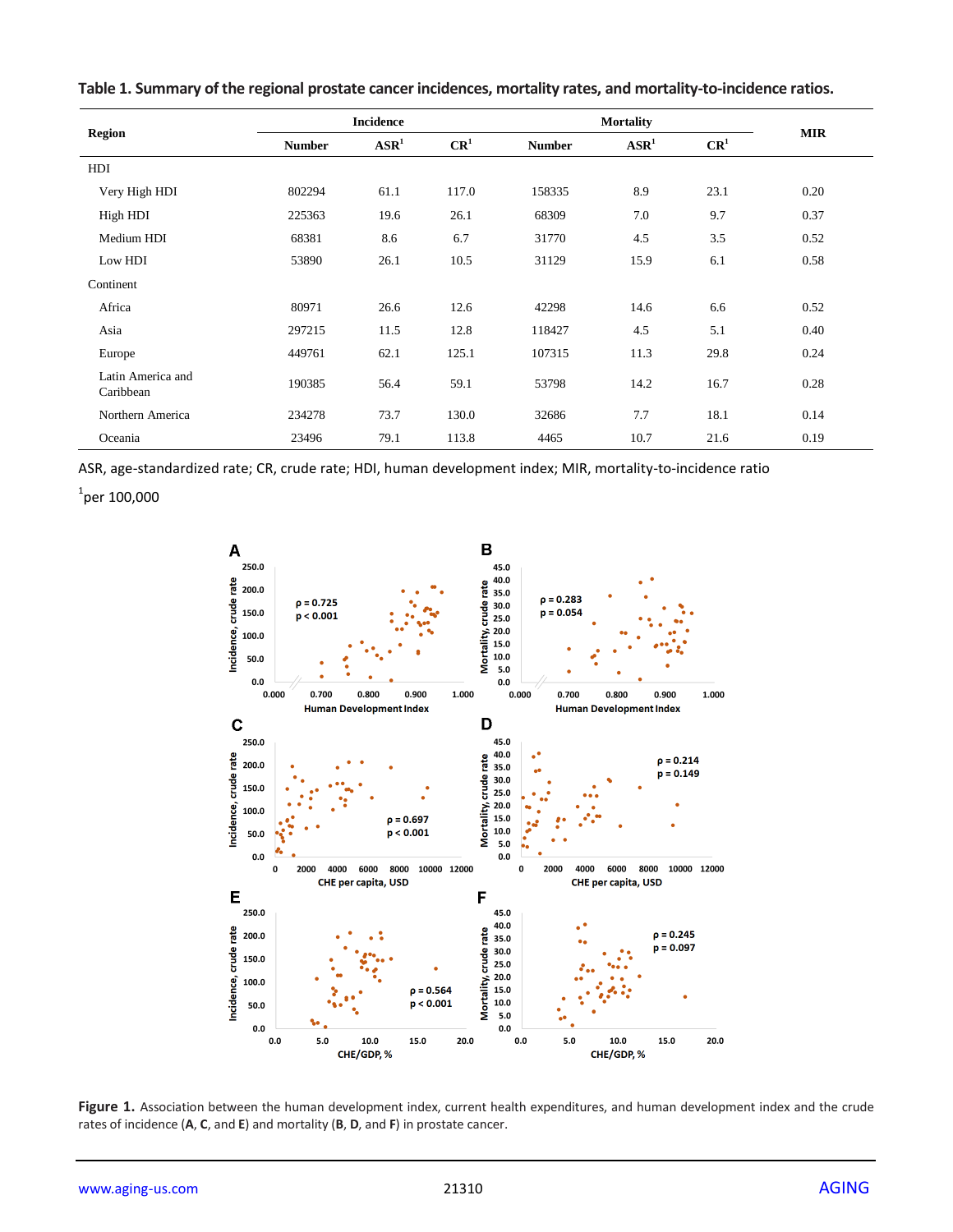capita CHE, and CHE/GDP all significantly associate with favorable MIRs ( $\rho = -0.704$ ,  $p < 0.001$ , Figure 2A;  $p = -0.741$ ,  $p < 0.001$ , Figure 2B;  $p = -0.546$ ,  $p < 0.001$ , Figure 2C, respectively). Figures 3A–3C show negative trends between δMIR and HDI, per capita CHE, and CHE/GDP. Countries with low HDIs, per capita CHEs, and CHEs/GDP tend to have favorable  $\delta MIRs$  ( $\rho = -$ 0.556,  $p < 0.001$ , Figure 3A;  $\rho = -0.506$ ,  $p < 0.001$ , Figure 3B;  $\rho = -0.378$ ,  $p = 0.009$ , Figure 3C, respectively).

#### **DISCUSSION**

The results presented here confirm the significant association between prostate cancer crude incidence and mortality and MIR and the level of socioeconomic development. The HDI, per capita CHE, and CHE/GDP are all significantly positively related to prostate cancer crude incidence and mortality (Figure 1). The HDI, per capita CHE, and CHE/GDP also correlate with a favorable prostate cancer MIR (Figure 2). These correlations indicate that better developed countries tend to have higher prostate cancer incidences but lower MIRs.

The high prevalence in more developed regions may be evidence that diet, lifestyle, and environmental influences are risk factors for prostate cancer. For example, people who live in more developed regions are more easily exposed to carcinogens that promote prostate cancer, such as cigarettes and processed red meats [5, 13]. Excessive calcium and choline intake from dietary sources also increase the risk of prostate cancer [14, 15]. Conversely, we believe that the early detection and appropriate treatment of prostate cancer may explain the trend toward lower MIRs in more developed regions. As with cigarettes and processed red meat, the reason is again greater access; people living in more developed regions have greater access to higher levels of healthcare. For example, novel screening tools and treatments such as androgen deprivation therapy and bone-supportive agents are more accessible in highly developed areas [16].

In this study, δMIR was used to evaluate the trends in MIR over time. A higher δMIR means that countries have made more progress from 2012 to 2018. As mentioned, countries with better socioeconomic



**Figure 2.** The (**A**) human development index, (**B**) current per capita health expenditure, and (**C**) current health expenditure as a percentage of the gross domestic product are significantly associated with the mortality-to-incidence ratio (MIR) in prostate cancer.



**Figure 3.** The (**A**) human development index, (**B**) current per capita health expenditure, and (**C**) current health expenditure as a percentage of gross domestic product are significantly associated with the change in the prostate cancer mortality-to-incidence ratio (δMIR) from 2012 to 2018.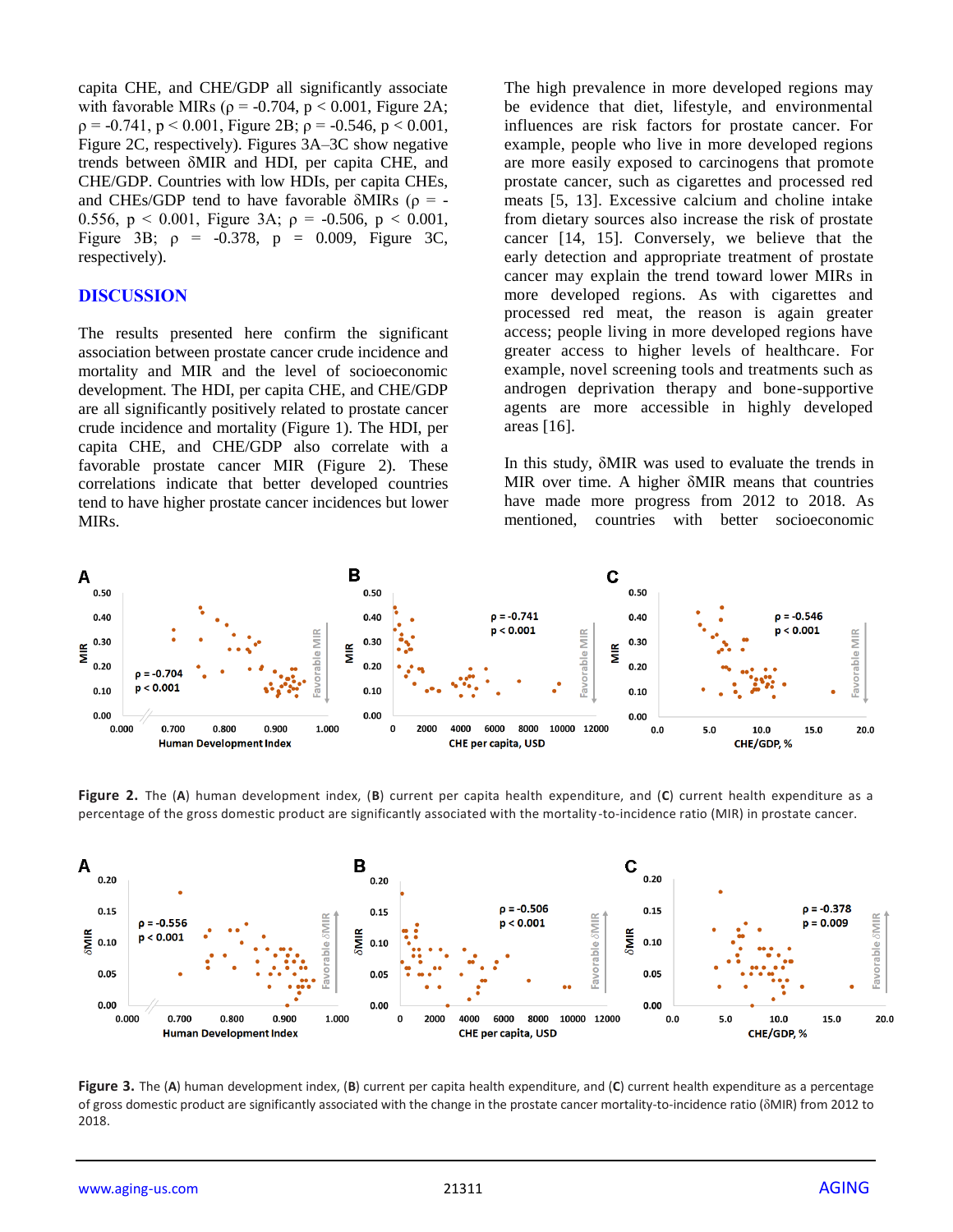conditions often tend to have lower MIRs (Figure 2). Notably, however, the δMIR is negatively correlated with the socioeconomic development level (Figure 3), which indicates that the better-developed countries show less progress with prostate cancer prognosis during the aforementioned period. The reason for this may be that by 2012 the prognosis of prostate cancer patients was already relatively good in more developed countries, so progress in the past few years would be only incremental, even with more precise treatments [2, 3]. It may also indicate that when evaluating the effectiveness of treatment, prostate cancer prognosis based on the survival rate should not be the only indicator. Other factors, such as the quality of life and cancer-related complications, also require consideration [17, 18].

Our study has some limitations. We analyzed data from a total of 47 countries, but we excluded countries for which the data quality was poor or data assessments were unavailable. This incomplete data collection may reduce the generalizability of our results. The data on prostate cancer incidence and mortality estimates were also obtained from the GLOBOCAN 2012 and 2018 databases and are subject to accuracy limitations related to large inequalities in the access to high-quality local data in transitioning countries [1]. In addition, there are no time series data for this period, and the prognostic utility of MIR cannot replace the data from cohort observations [12]. Further investigation with cohort surveys and detailed clinical-pathological and therapeutic information will be necessary.

Despite these limitations, the present study demonstrates that countries with a higher level of socioeconomic development tend to have a better prognosis for prostate cancer. The δMIRs, as longitudinal data, enable us to observe the trend in prostate cancer prognosis and helps us to monitor improvements in prostate cancer care in different countries. Our study also confirms that the MIR has a role when assessing the availability of healthcare in different countries and emphasizes the need to reduce healthcare disparities.

## **MATERIALS AND METHODS**

Cancer epidemiological data were obtained from the GLOBOCAN project [\(http://gco.iarc.fr/\)](http://gco.iarc.fr/), a public access database that provides contemporary estimates of cancer epidemiology for 185 countries or territories of the world in 2018. The GLOBOCAN project is maintained by the International Agency for Research on Cancer, World Health Organization. The exclusion criteria for country selection were based on the data quality report in GLOBOCAN (N=123) and missing data (N=7). Outliers of the 2018 MIR (N=1) and  $\delta$ MIR

(N=9) were also excluded. A total of 47 countries were included in the final analysis.

The HDI was obtained from the United Nations Development Programme, Human Development Report Office [\(http://hdr.undp.org/en\)](http://hdr.undp.org/en). The data on health expenditures, including the per capita CHE and CHE/GDP (ratio of CHE to the % of GDP, gross domestic product), were obtained from the World Health Statistics database [\(https://www.who.int/gho/](https://www.who.int/gho/publications/world_health_statistics/en/) [publications/world\\_health\\_statistics/en/\)](https://www.who.int/gho/publications/world_health_statistics/en/). The MIR was defined as the ratio of the CR of mortality to the CR of incidence, as previously described [19–22]. The δMIR was defined as the difference between the MIR in 2012 and 2018 ( $\delta MIR = MIR$  [in 2012] - MIR [in 2018]). Associations between the MIR, δMIR, and other factors among various countries were estimated using Spearman's rank correlation coefficient calculated using SPSS statistical software version 15.0 (SPSS, Inc., Chicago, IL). Values of  $P < 0.05$  were considered statistically significant. Scatterplots were generated with Microsoft Excel.

## **AUTHOR CONTRIBUTIONS**

Shao-Chuan Wang and Wen-Wei Sung designed this study. Tzuo-Yi Hsieh, Lung Chan, and Chao-Hsien Wang collected data. Wen-Wei Sung did the analyses. Shao-Chuan Wang, Lung Chan, and Chao-Hsien Wang drafted this paper, which was reviewed by Sung-Lang Chen and Wen-Wei Sung.

## **CONFLICTS OF INTEREST**

The authors declare that they have no conflicts of interests.

## **FUNDING**

There was no funding or grant supports this study.

## **REFERENCES**

1. Bray F, Ferlay J, Soerjomataram I, Siegel RL, Torre LA, Jemal A. Global cancer statistics 2018: GLOBOCAN estimates of incidence and mortality worldwide for 36 cancers in 185 countries. CA Cancer J Clin. 2018; 68:394–424.

<https://doi.org/10.3322/caac.21492> PMID[:30207593](https://pubmed.ncbi.nlm.nih.gov/30207593)

2. Negoita S, Feuer EJ, Mariotto A, Cronin KA, Petkov VI, Hussey SK, Benard V, Henley SJ, Anderson RN, Fedewa S, Sherman RL, Kohler BA, Dearmon BJ, et al. Annual report to the nation on the status of cancer, part II: recent changes in prostate cancer trends and disease characteristics. Cancer. 2018; 124:2801–14.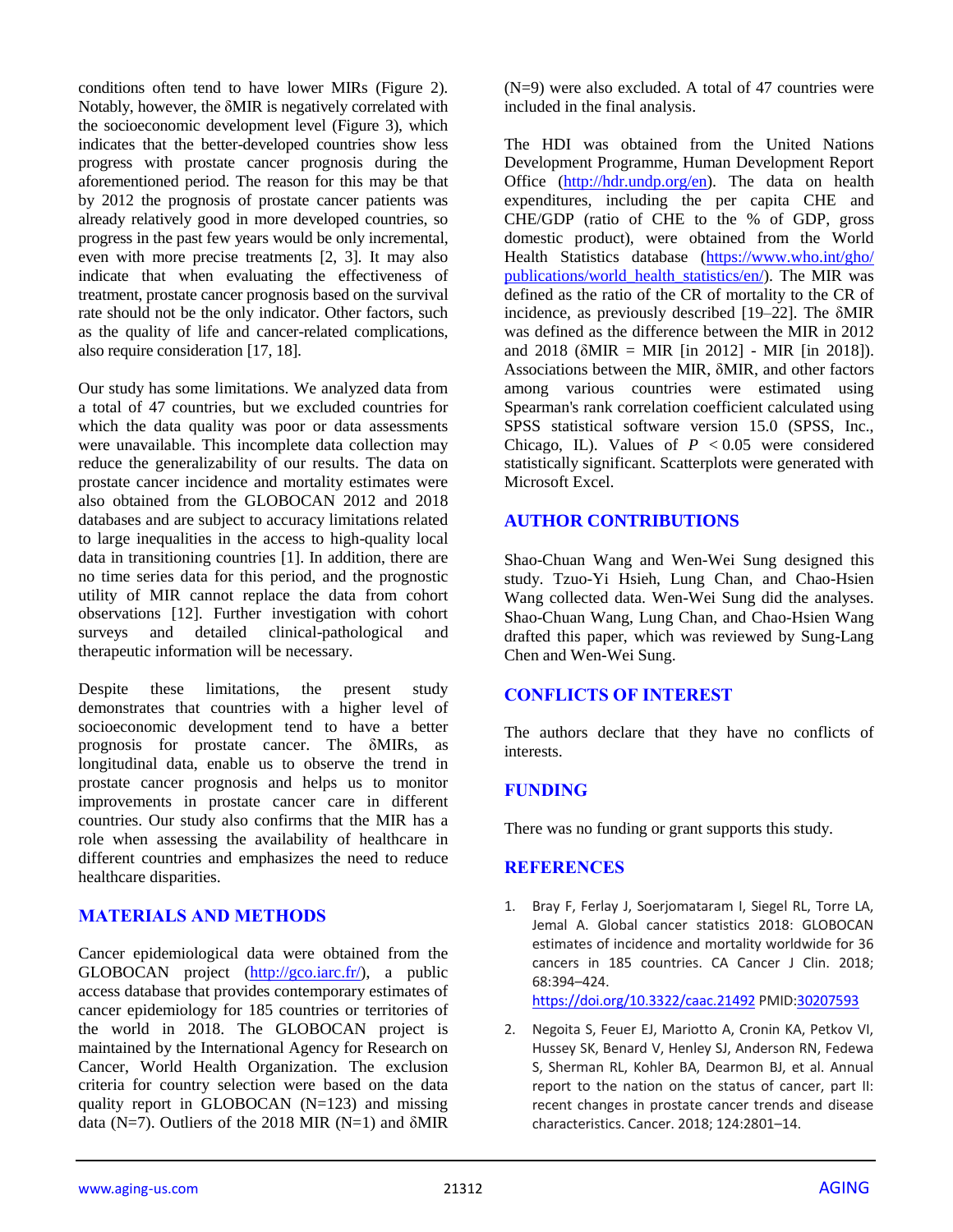<https://doi.org/10.1002/cncr.31549> PMID[:29786851](https://pubmed.ncbi.nlm.nih.gov/29786851)

- 3. Kimura T, Egawa S. Epidemiology of prostate cancer in Asian countries. Int J Urol. 2018; 25:524–31. <https://doi.org/10.1111/iju.13593> PMI[D:29740894](https://pubmed.ncbi.nlm.nih.gov/29740894)
- 4. Rawla P. Epidemiology of prostate cancer. World J Oncol. 2019; 10:63–89. <https://doi.org/10.14740/wjon1191> PMID[:31068988](https://pubmed.ncbi.nlm.nih.gov/31068988)
- 5. Peisch SF, Van Blarigan EL, Chan JM, Stampfer MJ, Kenfield SA. Prostate cancer progression and mortality: a review of diet and lifestyle factors. World J Urol. 2017; 35:867–74. <https://doi.org/10.1007/s00345-016-1914-3> PMID[:27518576](https://pubmed.ncbi.nlm.nih.gov/27518576)
- 6. Wang MC, Valenzuela LA, Murphy GP, Chu TM. Purification of a human prostate specific antigen. Invest Urol. 1979; 17:159–63. PMID[:89106](https://pubmed.ncbi.nlm.nih.gov/89106)
- 7. Stamey TA, Yang N, Hay AR, McNeal JE, Freiha FS, Redwine E. Prostate-specific antigen as a serum marker for adenocarcinoma of the prostate. N Engl J Med. 1987; 317:909–16. <https://doi.org/10.1056/NEJM198710083171501> PMID[:2442609](https://pubmed.ncbi.nlm.nih.gov/2442609)
- 8. Kirby R. The role of PSA in detection and management of prostate cancer. Practitioner. 2016; 260:17–21. PMID[:27337755](https://pubmed.ncbi.nlm.nih.gov/27337755)
- 9. Schröder FH, Hugosson J, Roobol MJ, Tammela TL, Ciatto S, Nelen V, Kwiatkowski M, Lujan M, Lilja H, Zappa M, Denis LJ, Recker F, Berenguer A, et al, and ERSPC Investigators. Screening and prostate-cancer mortality in a randomized European study. N Engl J Med. 2009; 360:1320–28. <https://doi.org/10.1056/NEJMoa0810084> PMID[:19297566](https://pubmed.ncbi.nlm.nih.gov/19297566)
- 10. Andriole GL, Crawford ED, Grubb RL 3rd, Buys SS, Chia D, Church TR, Fouad MN, Gelmann EP, Kvale PA, Reding DJ, Weissfeld JL, Yokochi LA, O'Brien B, et al. Mortality results from a randomized prostate-cancer screening trial. N Engl J Med. 2009; 360:1310–9. <https://doi.org/10.1056/NEJMoa0810696> PMID[:19297565](https://pubmed.ncbi.nlm.nih.gov/19297565)
- 11. Asadzadeh Vostakolaei F, Karim-Kos HE, Janssen-Heijnen ML, Visser O, Verbeek AL, Kiemeney LA. The validity of the mortality to incidence ratio as a proxy for site-specific cancer survival. Eur J Public Health. 2011; 21:573–77. <https://doi.org/10.1093/eurpub/ckq120>

PMID[:20813895](https://pubmed.ncbi.nlm.nih.gov/20813895)

12. Ellis L, Belot A, Rachet B, Coleman MP. The mortalityto-incidence ratio is not a valid proxy for cancer survival. J Glob Oncol. 2019; 5:1–9. <https://doi.org/10.1200/JGO.19.00038> PMI[D:31070980](https://pubmed.ncbi.nlm.nih.gov/31070980)

- 13. Kenfield SA, Stampfer MJ, Chan JM, Giovannucci E. Smoking and prostate cancer survival and recurrence. JAMA. 2011; 305:2548–55. <https://doi.org/10.1001/jama.2011.879> PMI[D:21693743](https://pubmed.ncbi.nlm.nih.gov/21693743)
- 14. Johansson M, Van Guelpen B, Vollset SE, Hultdin J, Bergh A, Key T, Midttun O, Hallmans G, Ueland PM, Stattin P. One-carbon metabolism and prostate cancer risk: prospective investigation of seven circulating B vitamins and metabolites. Cancer Epidemiol Biomarkers Prev. 2009; 18:1538–43. <https://doi.org/10.1158/1055-9965.EPI-08-1193> PMI[D:19423531](https://pubmed.ncbi.nlm.nih.gov/19423531)
- 15. Aune D, Navarro Rosenblatt DA, Chan DS, Vieira AR, Vieira R, Greenwood DC, Vatten LJ, Norat T. Dairy products, calcium, and prostate cancer risk: a systematic review and meta-analysis of cohort studies. Am J Clin Nutr. 2015; 101:87–117. <https://doi.org/10.3945/ajcn.113.067157> PMI[D:25527754](https://pubmed.ncbi.nlm.nih.gov/25527754)
- 16. Sathianathen NJ, Konety BR, Crook J, Saad F, Lawrentschuk N. Landmarks in prostate cancer. Nat Rev Urol. 2018; 15:627–42. <https://doi.org/10.1038/s41585-018-0060-7> PMI[D:30065357](https://pubmed.ncbi.nlm.nih.gov/30065357)
- 17. Cella DF, Tulsky DS. Quality of life in cancer: definition, purpose, and method of measurement. Cancer Invest. 1993; 11:327–36. <https://doi.org/10.3109/07357909309024860> PMI[D:8485655](https://pubmed.ncbi.nlm.nih.gov/8485655)
- 18. Gupta D, Braun DP, Staren ED. Prognostic value of changes in quality of life scores in prostate cancer. BMC Urol. 2013; 13:32. <https://doi.org/10.1186/1471-2490-13-32> PMI[D:23837903](https://pubmed.ncbi.nlm.nih.gov/23837903)
- 19. Sunkara V, Hébert JR. The colorectal cancer mortalityto-incidence ratio as an indicator of global cancer screening and care. Cancer. 2015; 121:1563–69. <https://doi.org/10.1002/cncr.29228> PMID[:25572676](https://pubmed.ncbi.nlm.nih.gov/25572676)
- 20. Chen SL, Wang SC, Ho CJ, Kao YL, Hsieh TY, Chen WJ, Chen CJ, Wu PR, Ko JL, Lee H, Sung WW. Prostate cancer mortality-to-incidence ratios are associated with cancer care disparities in 35 countries. Sci Rep. 2017; 7:40003. <https://doi.org/10.1038/srep40003> PMID[:28051150](https://pubmed.ncbi.nlm.nih.gov/28051150)

21. Sung WW, Wang SC, Hsieh TY, Ho CJ, Huang CY, Kao YL, Chen WJ, Chen SL. Favorable mortality-to-incidence ratios of kidney cancer are associated with advanced health care systems. BMC Cancer. 2018; 18:792.

<https://doi.org/10.1186/s12885-018-4698-6>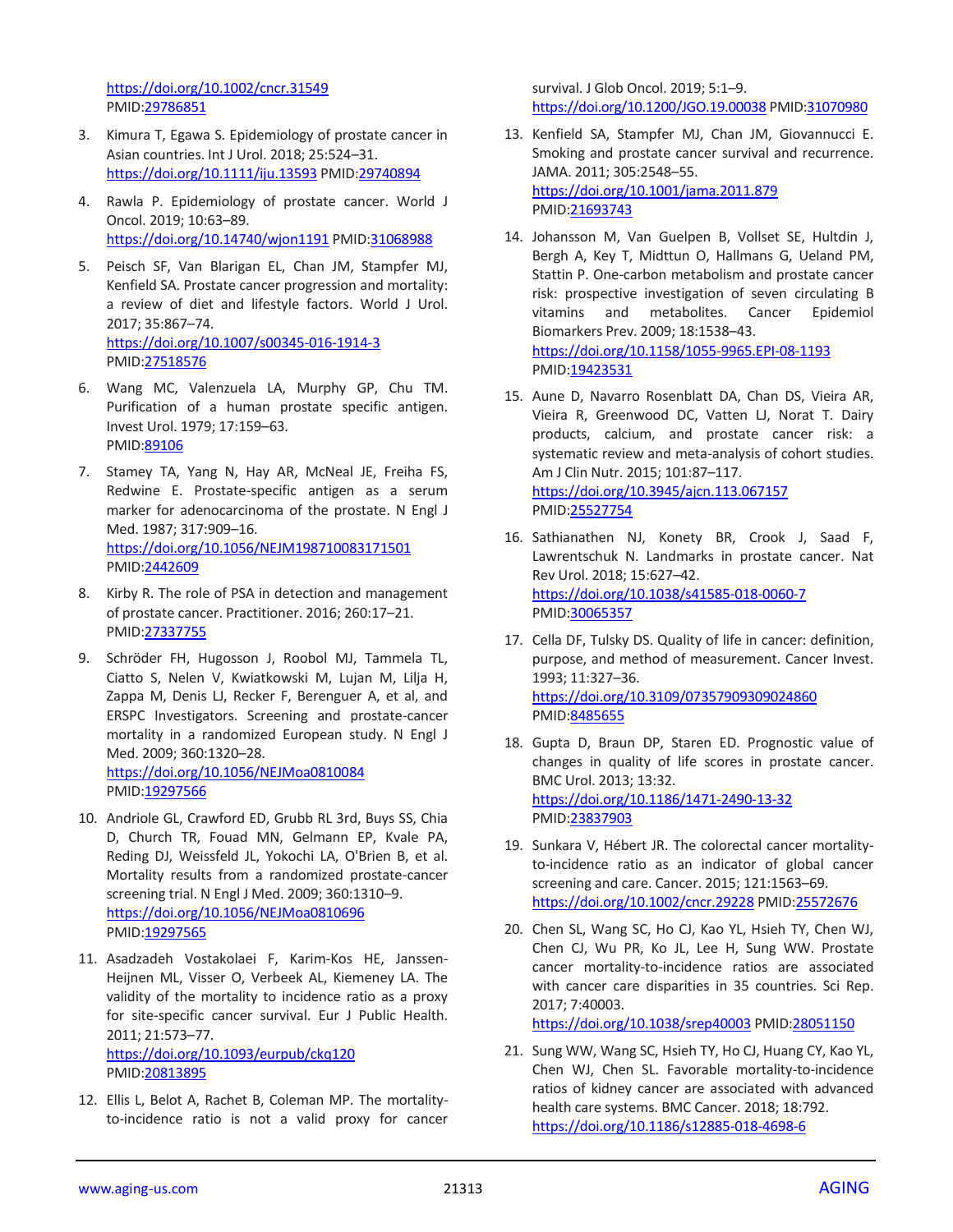PMID[:30081855](https://pubmed.ncbi.nlm.nih.gov/30081855)

22. Wang SC, Sung WW, Kao YL, Hsieh TY, Chen WJ, Chen SL, Chang HR. The gender difference and mortality-toincidence ratio relate to health care disparities in

bladder cancer: national estimates from 33 countries. Sci Rep. 2017; 7:4360. <https://doi.org/10.1038/s41598-017-04083-z> PMI[D:28659584](https://pubmed.ncbi.nlm.nih.gov/28659584)